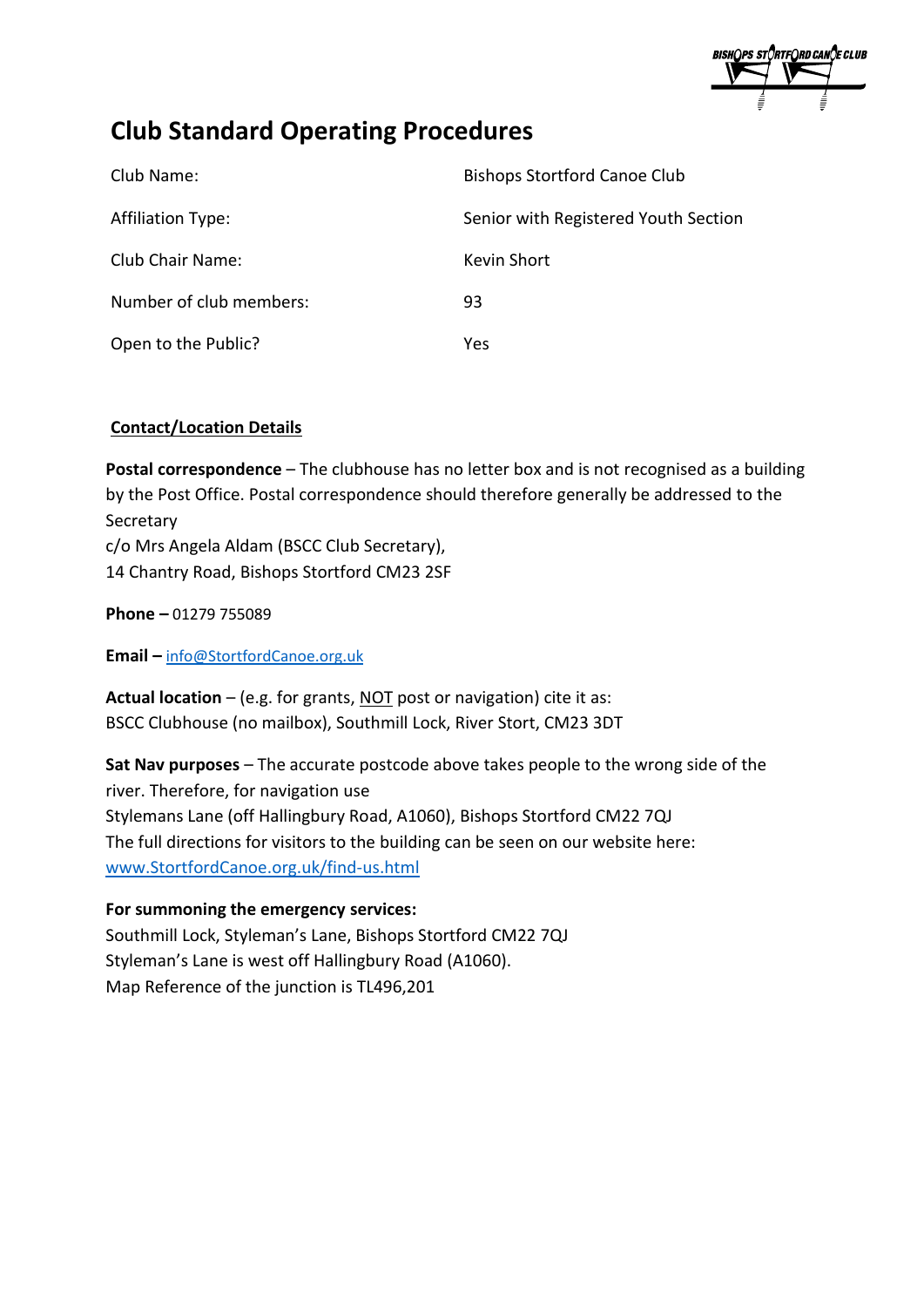## **Health and Safety**

#### **Safety Policy**

BSCC Safety Policy is available on the club website (Members > Document Library).

#### **First Aid & Accidents**

**Where are the first aid kit and accident book located?** First Aid kit and accident book are on the open shelf at the back of the main club room.

**Who is the main contact for First Aid at the club?** Safety Officer (Andrew Gurney)

**Where can the contact be located?**  Generally present at the club during main weekly club session. [Safety@StortfordCanoe.org.uk](mailto:Safety@StortfordCanoe.org.uk) / 07917 062305

**Who is responsible for the maintenance of the first aid box?** The Safety Officer (Andrew Gurney)

**Who else is responsible for providing First Aid?**  Anne White and any certified first aider

#### **Is there a document in the club to detail who can provide First Aid?**

A list of currently certified first aiders is provided next to the first aid box.

#### **Fire & Evacuation**

# **Please detail the clubs fire and evacuation procedure (e.g. where is the fire exits, where should members meet once evacuated?)**

The fire exists are detailed in the Fire Risk Assessment.

The evacuation procedure is detailed in the Emergency Action Plan (on display in the clubhouse) including a map showing the location of the Fire Assembly Point (on the towpath below Southmill Lock)

**Where is the location of fire extinguishers?**  Locations are marked on the Fire Risk Assessment

#### **Who is responsible for maintenance of fire extinguishers?**

The Safety Officer (Andrew Gurney)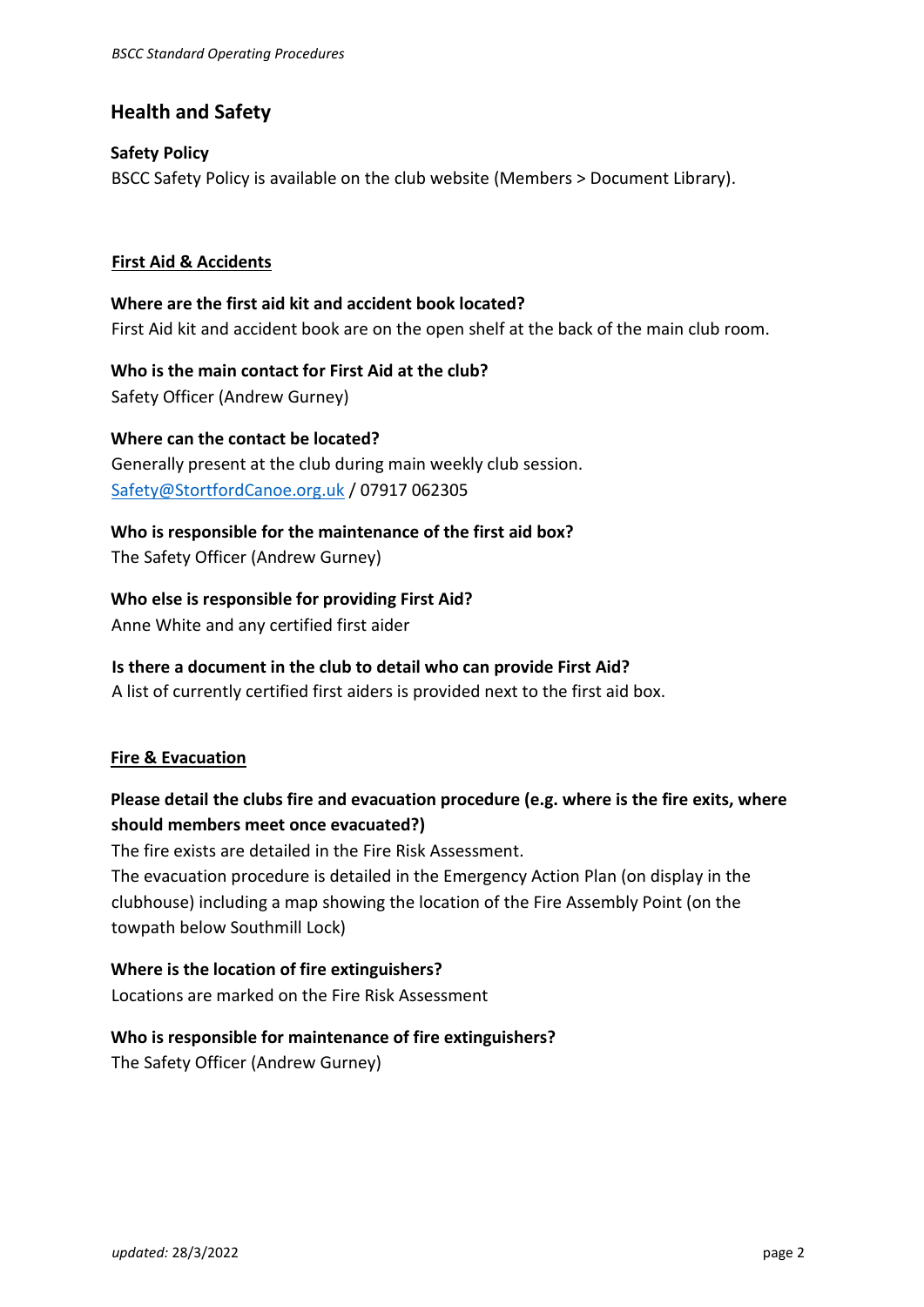### **Do you have a signing in sheet to record members inside the premises?** No

### **Where are the Emergency contact details (for all members) kept?**

In a locked smash-glass-to-access box beside the light switch in the paddlestore.

## **Emergency Procedures**

#### **Actions**

**Do you complete Incident/Accident Forms?** Yes - BC and CRT forms as appropriate

### **Who is responsible for completing the Incident/Accident Forms?**

The club official with most knowledge of the circumstances on any given occasion.

## **How often are the Incident/Accident Forms reviewed? Who are these reviewed by?**

They will be reviewed by the committee as a standing item at meetings. *It is usually best practice for the forms to be reviewed by the Club Committee and copies should be forwarded to British Canoeing for insurance reasons*

# **How long are forms kept on record for within the club?** *Forms should be kept in excess of 5 years*

Indefinitely

# **In the event of a serious incident, what instructions are there with respect to dealing with the media?**

No club officials (Committee Members/Coaches) should speak to the media. Guidance should be sought from British Canoeing.

*Club coaches must NOT discuss any event with the press or admit liability to any party*

# **Discipline**

# **Please outline the clubs policy in regards to bad behaviour, infringement of the rules etc.?**  This is covered in the constitution item 9.6: "Any member violating any rule of the Club or behaving inappropriately may be expelled by the Management Committee. An appeal against such decision may be heard at a special General Meeting if supported by 20% of the members."

## **Use of Club Premises**

**Please provide the name of the volunteer meets new arrivals and assist juniors?** The coaches in charge of the session (usually Jacque Cayford, Dave Cayford or Mick Hussey for introductory sessions) assisted by the Secretary (Angela Aldam) or any committee members present.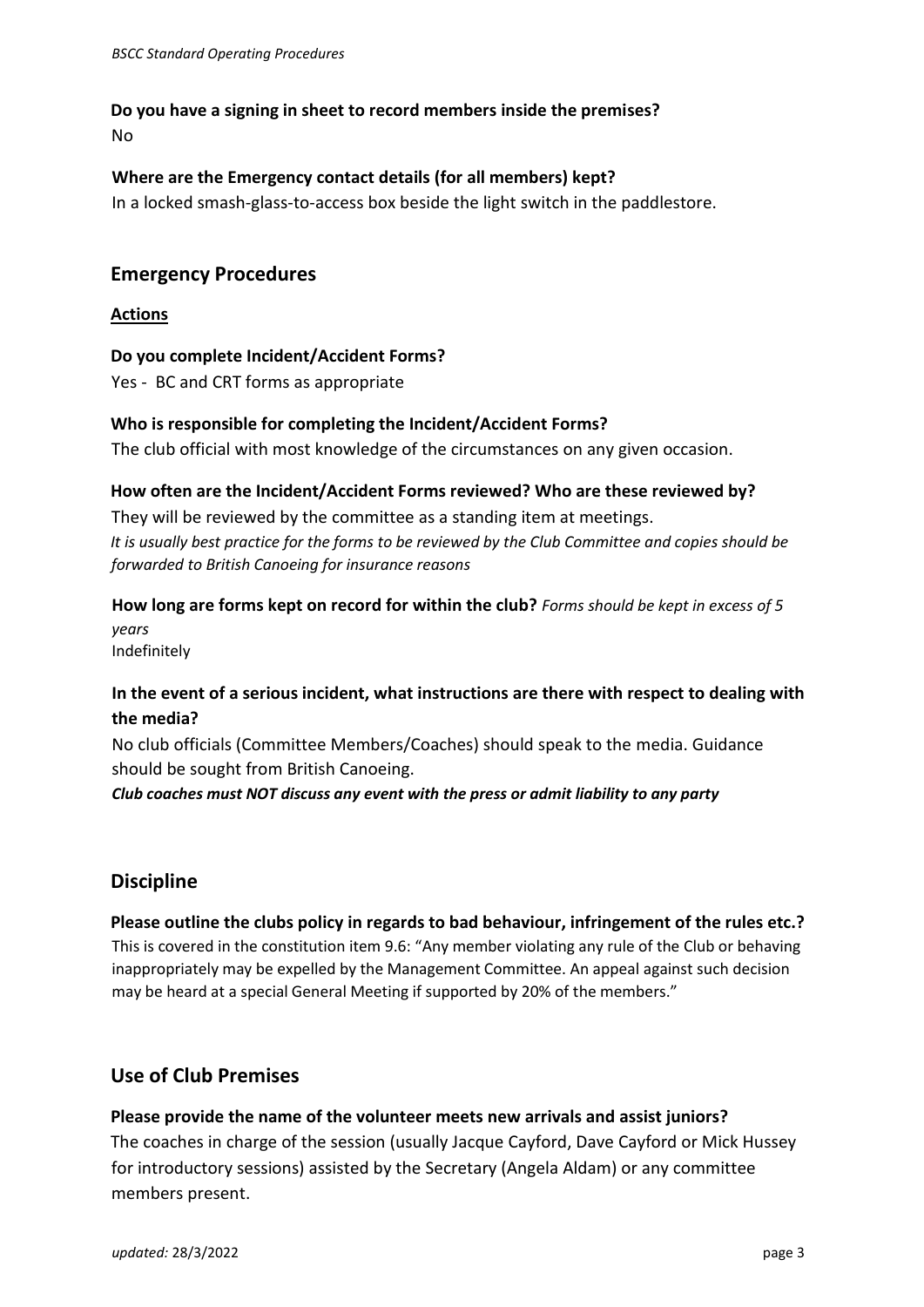#### **Kitchen**

#### **Please detail available kitchen hours?**

Members may use the kitchen facilities to make hot drinks or heat up their own food at any time they visit.

#### **Who can serve food?**

Members of the Social Committee may serve food to others.

#### **Who is responsible for checking sell-by dates?**

The members of the Social Committee serving the food.

#### **Please detail procedures with regards to electrical appliances:**

The Safety Officer will ensure that electrical items undergo inspection at least every 5 years as required for the club's building insurance.

#### **Club Equipment**

**Please detail who is responsible for logging equipment and routine safety checks?** Quartermaster (Joe Fitzpatrick)

#### **Who can use club equipment and when?**

Club members may use club equipment when approved by a club coach.

# **What are the requirements for non-members using the equipment?** *(E.g. school groups)*

Guests may only use club equipment under the supervision of or after assessment by a Club Coach.

#### **Can club equipment be taken off site for use?**

Club equipment may be taken offsite for use with the knowledge of the Team Leader for a competition the club is attending or the Quartermaster at other times.

#### **How and where should equipment be stored?**

Equipment must be stored as advised by the Quartermaster.

#### **How are faults reported and recorded?**

Faults should be reported in writing to the Quartermaster.

#### **Keys**

**Who opens up?** *(E.g. Officials, Club members)* Any keyholder

# **Who locks up?**

The last keyholder to leave What are the rules for locking the Club at the end of the day? It is the responsibility of the last key holder to leave to ensure that the premises are locked.